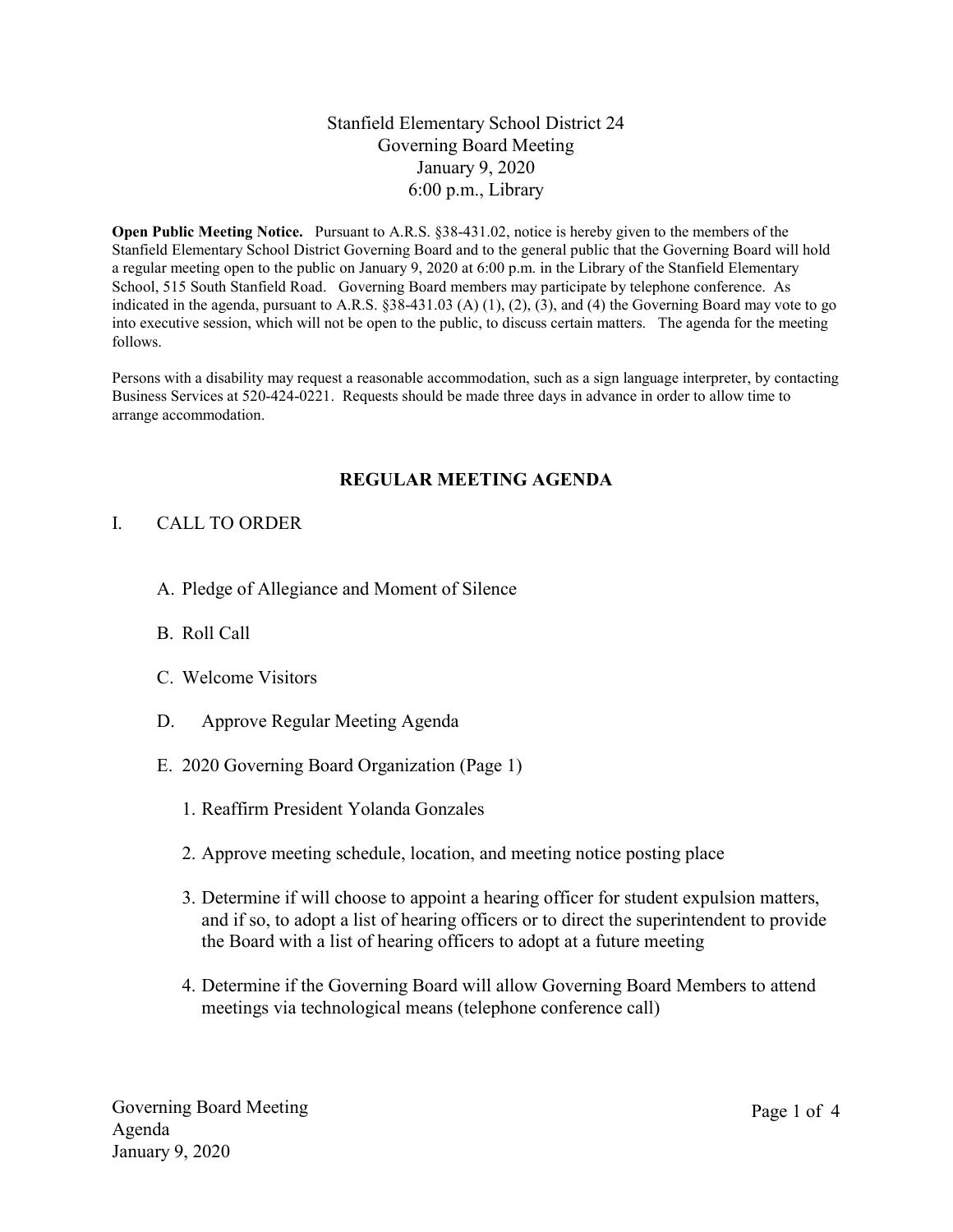5. Approve the appointment of the President of the Governing Board to sign documents on behalf of the Governing Board, and appoint the senior Board member, in terms of service, to sign in the absence of the President

## II. CALL TO THE PUBLIC

Guidance for Public Participation in Board Meetings is provided in Policy BEDH. The President may recognize individuals wishing to address the Board under Call to the Public or under the item on the Agenda they wish to address. Each individual will be allowed five minutes unless additional time was requested and granted in advance by the Superintendent or President. ARS 38-432.02(H) provides that Board members shall not respond to comments unless the item is on the agenda. Pursuant to Federal Public Law 103-382, Title 8 (Impact Aid), and the District's Indian Education Policy (IGAK), this call is for any member of our district.

The Board shall not hear personal complaints against school personnel or a person connected with the district. A procedure is provided by the Board for disposition of legitimate complaints in Policies KL, KB and KLD.

# LLAMADA AL PÚBLICO

La póliza BEDH, provee una guía publica para participar en juntas de la Mesa Directiva. El presidente de la Mesa Directiva puede reconocer a los individuos que desean dirigirse a la mesa bajo llamada al público o bajo el artículo en la agenda que desean tratar. A cada individuo se le otorgaran cinco minutos de tiempo, a menos que el Presidente o Superintendente le hayan concedido tiempo adicional por adelantado. La Póliza ARS 38- 432.02 dice que ningún miembro de la mesa responderá a ningún tipo de comentarios de temas que no estén en la agenda. De conformidad con la Ley Pública Federal 103-382, Título 8 (Impact Aid) y la Política de Educación Indígena del Distrito (IGAK), esta convocatoria es para cualquier miembro de nuestro distrito.

La mesa no oirá quejas personales en contra de personal de la escuela o personas que tengan alguna conexión con el Distrito. Para este tipo de quejas la mesa provee otro tipo de procedimientos para la disposición de quejas legítimas las cuales se encuentran en las siguientes Pólizas KL, KB, y KLD.

## III. APPROVAL OF MINUTES

Approve the December 12, 2019 regular governing board meeting minutes.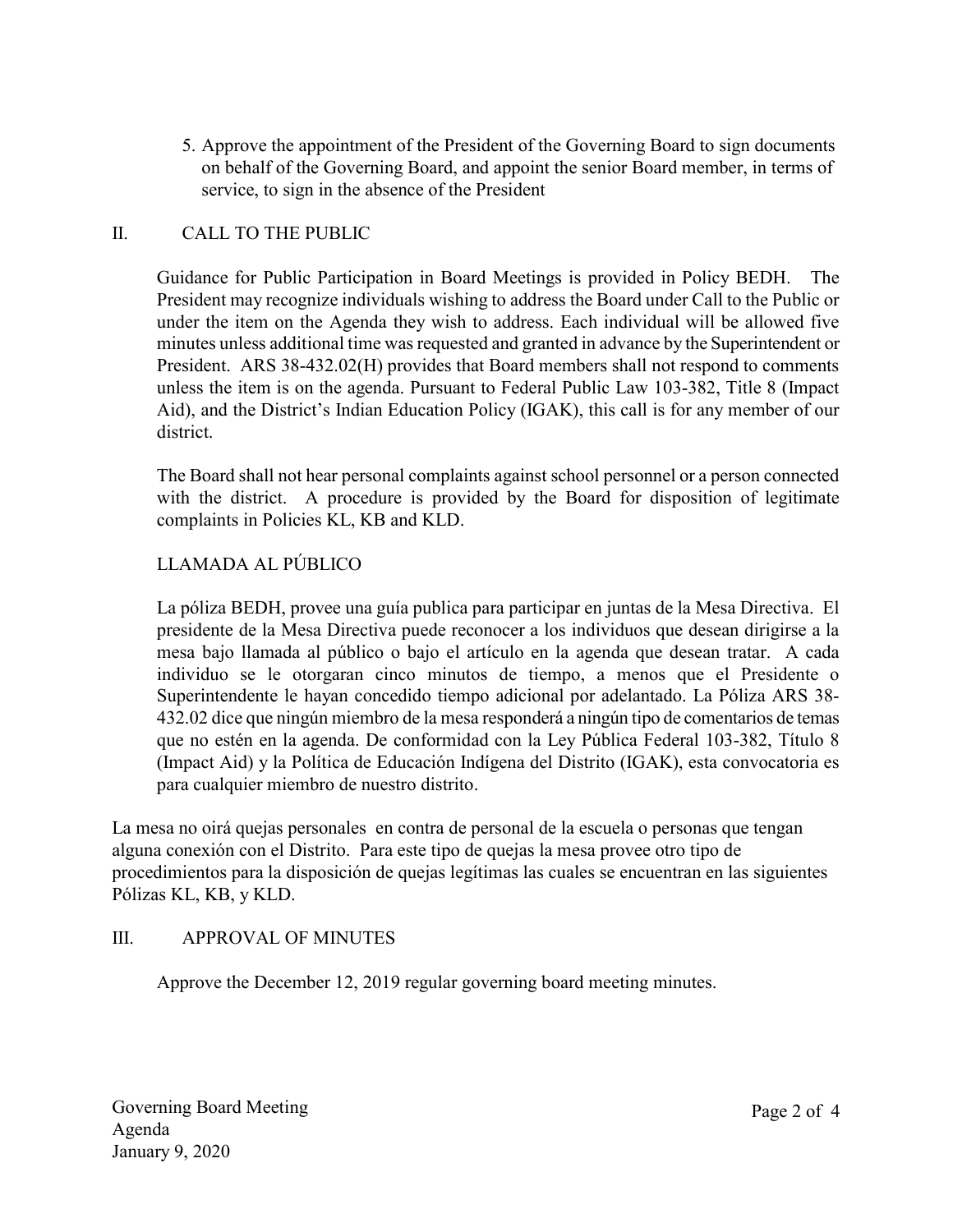#### IV. REPORTS

- A. Superintendent's Report
	- 1. VW Bus Grant
	- 2. Upcoming Legislative Session
	- 3. FY21 Certified and Classified contracts
- B. December Public Funds Expenditure Reports (Pages 2-5)
- C. December Student Activities Reports (Page 6)
- D. Principal's Report (Page 7-10)
- E. Operations Support Services Reports (Pages 11-13) 1. Operations 2. Technology

### V. NEW BUSINESS ACTION ITEMS – PERSONNEL

All hiring is pending satisfactory completion of background investigation, records verification, and fingerprint report.

- A. Accept resignation of Kristopher Oxford, Bus Driver, effective December 10, 2019.
- B. Approve hire, Kelly Cammack for Bus Driver, Notice of "At-Will" Appointment-189-day schedule, 1.0 FTE position, effective December 27, 2019
- C. Approve extra duty pay for SESD drivers for annual training for the 2019-2020 school year at the daily rate of pay already approved per driver.
- D. Approve extra duty for State Tutoring Grant at \$40 per hour for S&B per grant guidelines for 2019-2020 school year.
- 1. Shirley Nash
- 2. Ellen Tembo
- 3. Jacqueline Collins

#### VI. NEW BUSINESS ACTION ITEMS – BUSINESS

A. Ratify approval of payroll vouchers

1. PV13 \$131,786.31

2. PV14 \$133,188.51